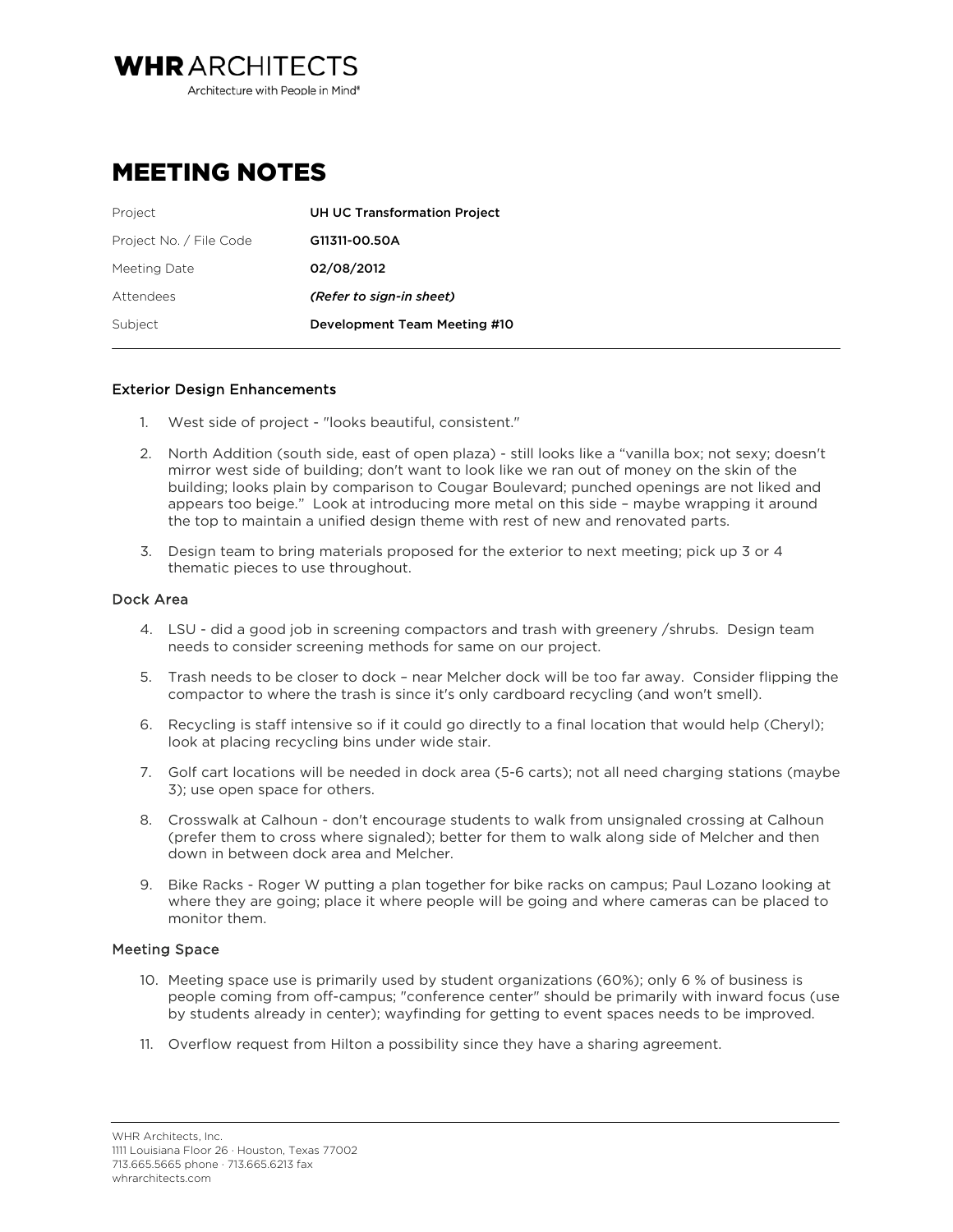# North Addtion

- 12. Stage might be noisy to offices along south but use will be limited to 11:30 to 1:30 and after 4 pm.
- 13. Student Organizations Reception mailboxes need to be behind counter (need at least 500; lockable); mailboxes need to be somewhat secure (behind counter); look at placing mailboxes on south side of conference room; might not even need grilles to close off student orgs from lobby (now that building is separate from UC)\*; need to maintain access to restrooms and SGA Senate Chamber.
- 14. Collaborative Lounge will function like World Affairs Lounge. Upper Collaborative Lounge good for use before senate meetings for informal meeting/eating (pull tables together); upper lounge would be better to be more subdued than lower level collaborative lounge. Having separation would be nice between two lounges. Upper lounge would be good impromtu collaborative space.
- 15. Locker Room refer to ones in UCU near CSL; would like two sizes of lockers; don't need a secondary entrance to the south. Might not need to be an enclosed room; look at removing doors and walls north of room.
- 16. \*Sealing off carrel space and desk/mailbox area from public access *will* be necessary. Look at ways to seal off - with grills, etc; could have card reader on west exterior door of student carrels area and door with access reader from collaborative lounge.
- 17. Studio space in Student Media Suite needs to be looked at for both vibration and flatness.
- 18. Student Publications need separation between Daily Cougar and Radio Station; full wall better to close off copier behind - better to move access to copier from back and not have that wall "floating" out there.
- 19. Egress doors might be needed from some spaces to balcony; only install what code requires (secondary exits not desired by UH for security reasons).
- 20. Student Government Suite add door between the president's and vice president's office.

### **Entrances**

21. Vestibules - need to have at all entrances per guidelines

### UC Renovation

- 22. West Lounge holds about 100 people; look at moving center section with Cougar Byte and Freshi's to the right to allow more room in the West Lounge, less lounge on east side of retail so views into retail are not impeded.
- 23. Student Leadership Wall design team will explore further; possibly incorporate history theme.
- 24. Study Lounges on Level 2 impacted by exterior changes at south side of arbor need to be near each other to function well.
- 25. Games Room sight lines from desk needs to be improved so can see to all areas; glass wall would be good in front of Bill's office to allow him to see into space.
- 26. Dr. Walker likes the red accents on the west windows; he agrees that adding more of a metal wrapper on the southeast side of the north addition will be good.

WHR Architects, Inc. 1111 Louisiana Floor 26 · Houston, Texas 77002 713.665.5665 phone · 713.665.6213 fax whrarchitects.com